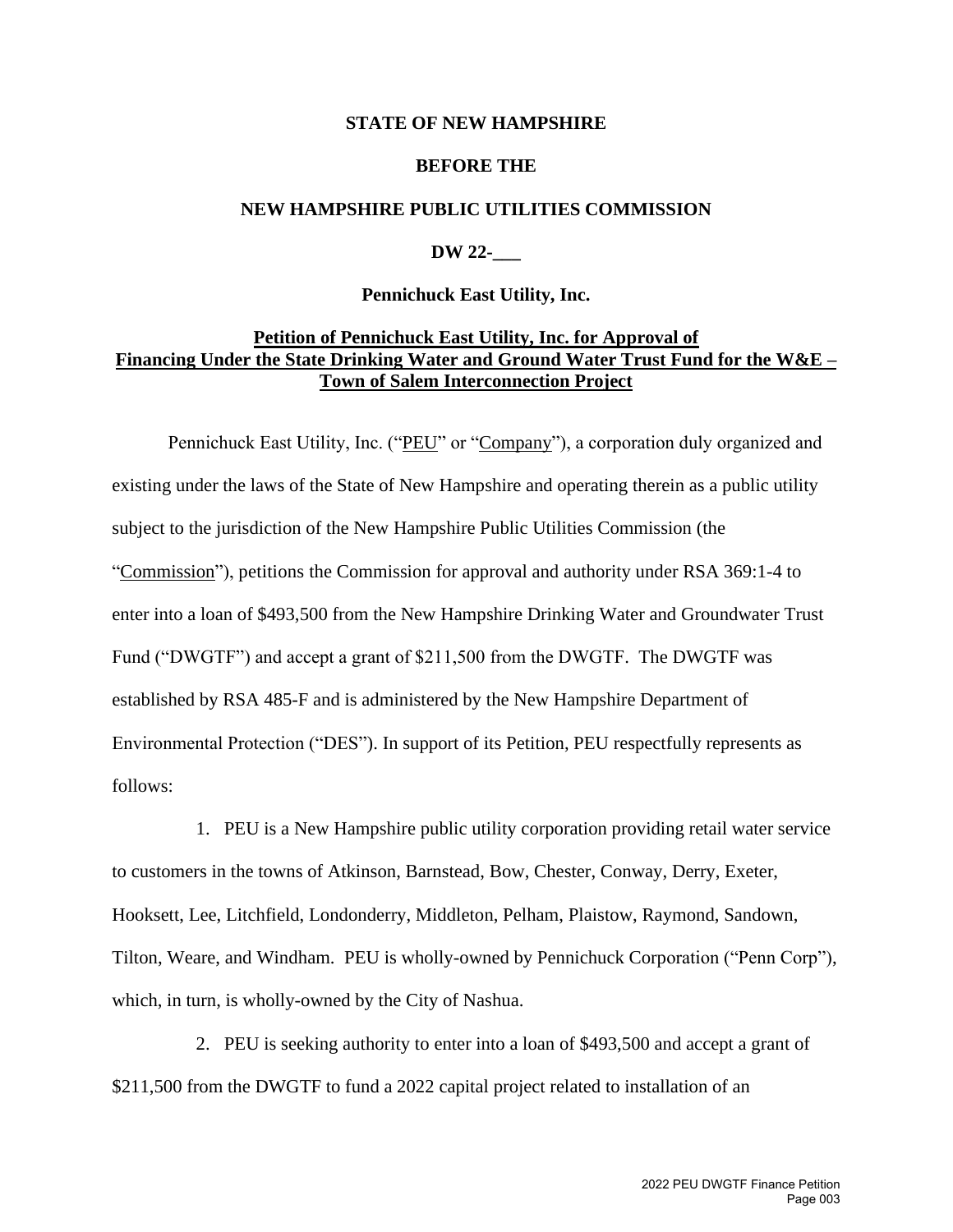interconnection main with the Town of Salem's Community Water System ("CWS") and upgrades to the existing treatment facilities in the pump station to remove chloramines from the water obtains from Salem, and to rechlorinate the water such that it is compatible with the other sources of water within the W&E system in Windham, NH. See Pre-Filed Direct Testimony of LDG at 3, Pre-filed Direct Testimony of JJB at 4. The Company plans to complete this project in 2022 utilizing the proceeds from the loan and grant from the DWGTF.

3. On January 18, 2022, DES approved the award of loan and grant funds for issuance to PEU through the DWGTF in the aggregate amount of \$705,000. See Exhibit JJB-1 attached to the Pre-filed Direct Testimony of John J. Boisvert at 3, and the Pre-filed Direct Testimony of Larry D. Goodhue at 3.

4. As is discussed in the Pre-filed Direct Testimony John J. Boisvert, the Company's Chief Engineer, he describes the purpose of the  $W&E$  – Town of Salem Interconnection Project (hereinafter the "Project"). The Project is being pursued to interconnect the existing W&E system owned and maintained by the Company with the Town of Salem by extending a water main from Range Road to the W&E pump station and upgrading the existing treatment system in Windham, NH for: (1) the removal of chloramines and (2) rechlorination. The Project will include the installation of approximately 1,255 linear feet of 4", 6", and 8" ductile iron pipe, of which approximately 775 feet of 8" ductile iron will be installed from Range Road to the W&E pump station. The existing treatment system will be upgraded with two new 42" fiberglass filter tanks, using catalytic carbon as the filter media. See Direct Testimony of John J. Boisvert at 4.

5. The Project is necessary because the W&E system currently has three (3) wells with increasing hardness levels resulting from strains placed on the well capacity during high flow periods resulting in increased treatment and elevated levels of water restrictions. See Direct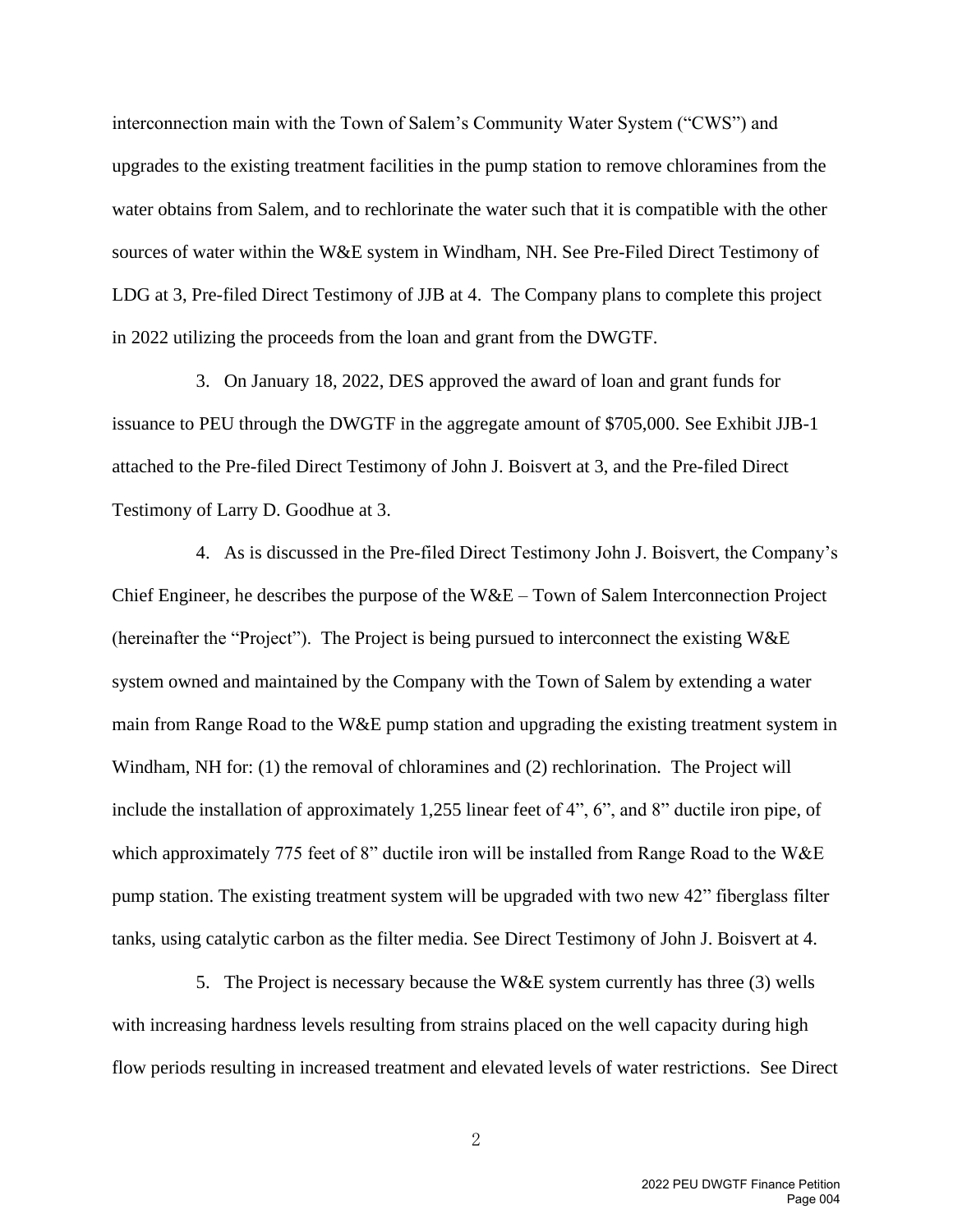Testimony of John J. Boisvert at 5-7. The interconnection will provide an additional supply of water from the Town of Salem, but this will require treatment to remove the chloramines and rechlorinate the water from Salem so it will be compatible with the chlorinated water in the W&E system. See *Id.*

6. As described in his pre-filed direct testimony, Mr. Boisvert anticipates that the upgrades to the water treatment at the W&E pumping station will be substantially completed by April 30, 2022, and the installation of the interconnecting water main with Salem will be substantially completed by May 15, 2022, the entire project is anticipated to reach final completion by June 24, 2022. See Direct Testimony of John J. Boisvert at 8.

7. As discussed in the Pre-filed Direct Testimony of Larry D. Goodhue, the Company's Chief Executive Officer, Chief Financial Officer and Treasure, he describes the terms and purposes of the proposed financing, including the terms of the loan and grant funding. Substantially all of the funding for this Project is anticipated to be provided by the proceeds of:  $(1)$  a \$493,500 loan, with a 25-year term, and  $(2)$  a grant of \$211,500. In the event that the aggregate value of the loan and grant fund amounts (in the aggregate \$705,000) authorized by NHDES is not sufficient to completely fund the cost of the Project, the balance, if any, will be funded from a PEU's Fixed Asset Line of Credit (FALOC), which will be included along with the loan portion of this funding from the DWGTF in the Company's annual QCPAC filing for 2022 projects. See Direct Testimony of Larry D. Goodhue at 3.

8. The terms of this proposed DWGTF loan include: 1) Amounts advanced to PEU during construction will accrue interest at a rate of 1% per annum, and the total accrued interest will be due upon substantial completion of the project; and, 2) the terms of the DWGTF loan requires repayment of the loan principal plus interest over a twenty-five year period commencing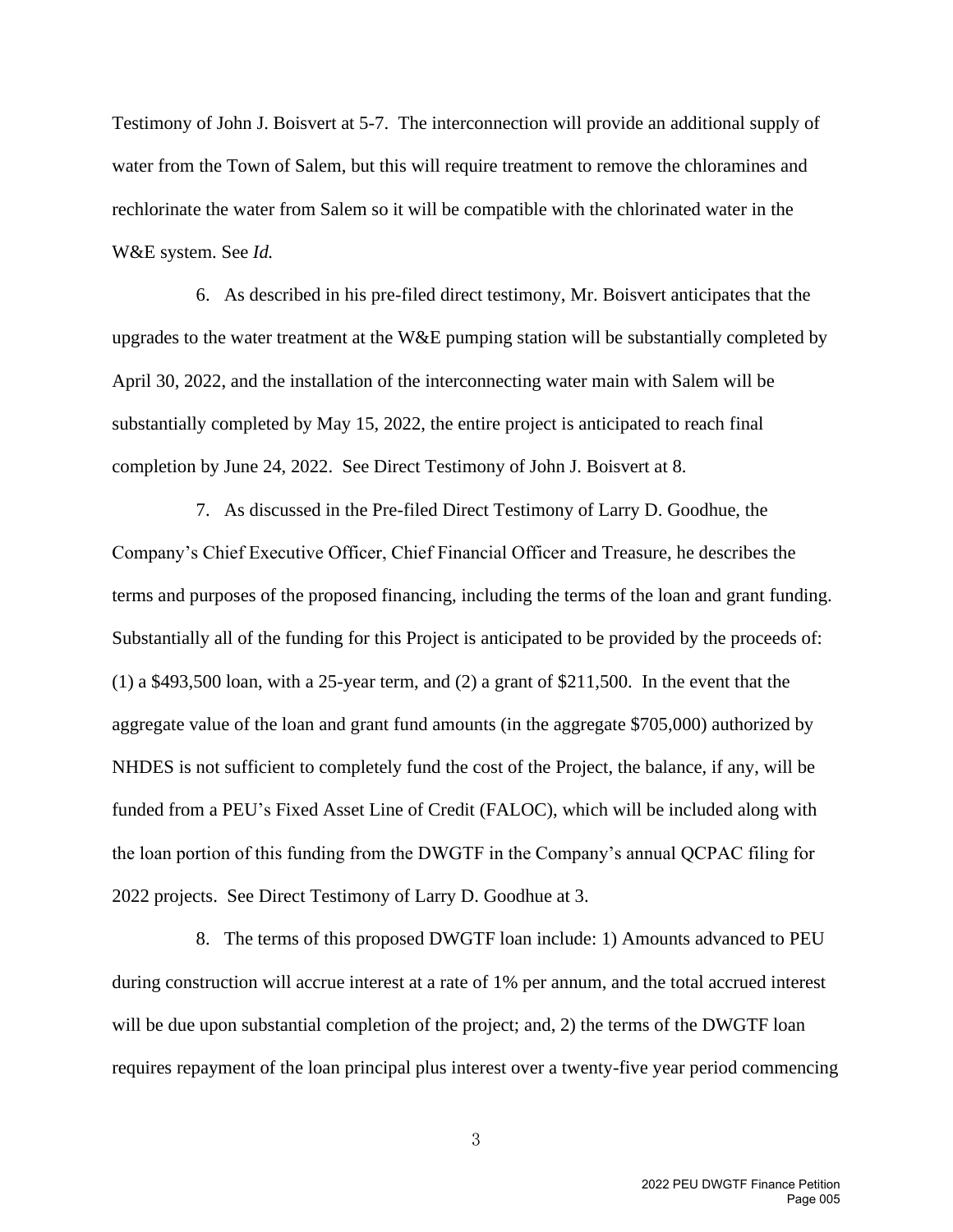six months after the project is substantially complete. The current stipulated interest rate for this DWGTF borrowing is 1.57% per annum. The loan will be unsecured, and the Company's Parent company will provide an unsecured corporate guarantee for the repayment of the loan. See Direct Testimony of Larry D. Goodhue at 3-4.

9. If the Company obtains authority from the Commission to borrow from the DWGTF, loan documents will be prepared for the transactions, setting forth the exact terms and conditions for borrowing the funds. The Company will provide the Commission with a copy of the loan documents once they have been finalized and executed. See Direct Testimony of Larry D. Goodhue at 4-5.

10. The anticipated issuance costs for the DWGTF loan total \$10,000 and relate primarily to legal costs which will be incurred to (i) review and revise the necessary loan documentation prepared by DWGTF, and (ii) obtain Commission approval of the loan. The issuance costs will be amortized over the life of the DWGTF loan. The annual amortization expense of \$500 for the loan, associated with the issuance costs, has not been reflected in Schedules LDG-2 through 3, due to its immateriality with respect to the overall analysis and impact of these proposed financings. The Contributions In Aid of Construction ("CIAC") resulting from the grant portion of this funding, will be amortized over the useful life of the underlying assets, in conformity with the depreciation booked over that lifespan. See Direct Testimony of Larry D. Goodhue at 5.

11. In accordance with Puc 609.03 and Form F-4, Mr. Goodhue's testimony describes the estimated costs of the proposed financing, and includes the following attachments:

> • Schedule LDG-1, pages 1 and 2, present the Balance Sheet for the Twelve Months Ended December 31, 2021, reflecting the actual financial position of the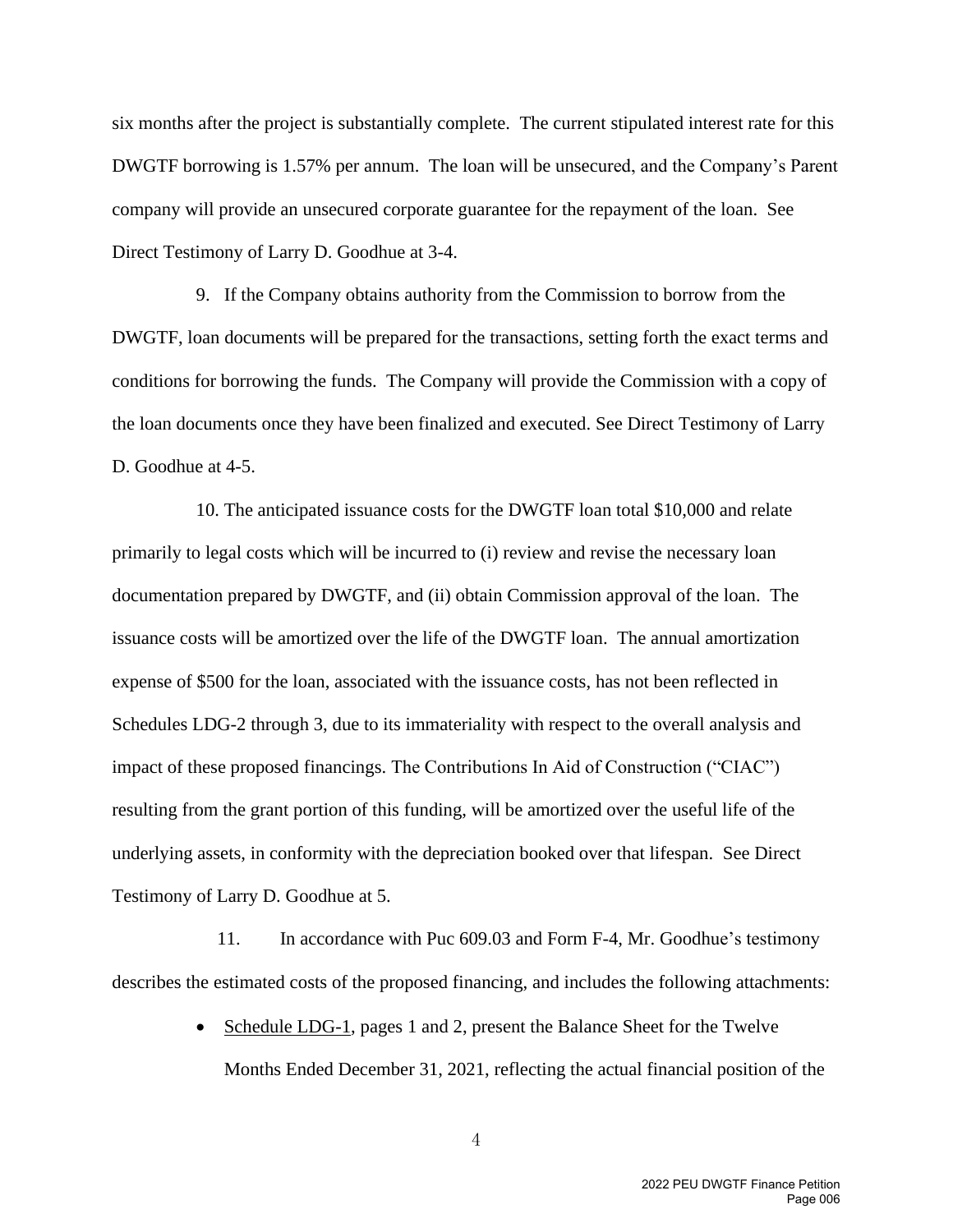Company as of December 31, 2921. Page 1 of this schedule presents the pro forma adjustments to record the net assets related to Project in the amount of \$705,000 (identified to the aggregated DWGTF funding), to record a full year of depreciation, and the adjustments related to the receipt of the grant funds. Page 2 of the schedule establishes the aggregate total of the DWGTF loan of \$493,500, as well as the recording of the CIAC from the grant funds, net of a full year of amortization of that CIAC liability. This schedule also reflects the income impact on retained earnings related to costs associated with the financings, as reflected on Schedule LDG-2. Finally, Page 2, also records the use of a small amount of intercompany funds to support some of the related expenses, including the "sweep" of cash from the grant funds that will occur as a part of the daily cash sweeps that occur between the operating accounts of PEU and Penn Corp, as a normal activity required by its commercial bank for daily cash transactions that are not restricted.

- Schedule LDG-2, pages 1 and 2, presents the Company's Operating Income Statement for the Twelve Months Ended December 31, 2021. Page 1 contains three pro forma adjustments. The first adjustment records the estimated increase in interest expense related to additional debt raised at interest rates of 1.57% per annum. The second adjustment records the estimated depreciation, CIAC amortization and property taxes on the new assets. The third adjustment is to record the after-tax effect of the additional pro forma interest expense using an effective combined federal and state income tax rate of 27.08%.
- Schedule LDG-3, the Company's Pro Forma Capital Structure for Ratemaking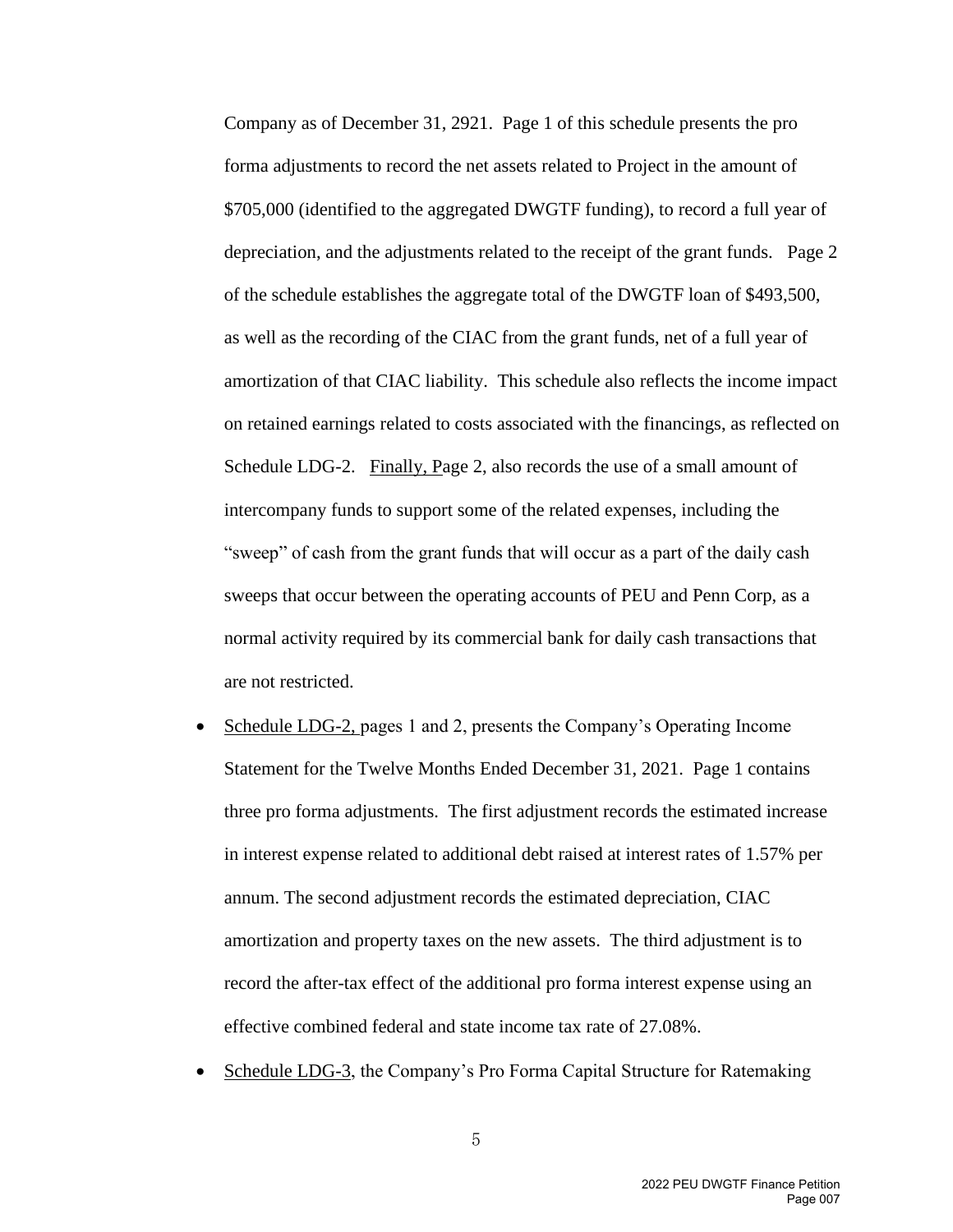Purposes for the Twelve Months Ended December 31, 2021, demonstrating the Company's pro forma total capitalization as of December 21, 2021, which is comprised of the common equity and long-term debt including the proposed DWGTF financing. Schedule LDG-3 is consistent with the Statement of Capitalization Ratios filed as Exhibit 5 to the Form F-4 pursuant to PUC Rule 609.03(b)(6).

- Schedule LDG-4A, the Company's Projected Rate Impact on Single Family Residential Homes illustrates the Company's pro forma impact from this financing on the average single-family residential home's water bill, as it pertains to the rates that were approved under Docket No. DW 20-156.
- Schedule LDG-4B, the Company's Weighted Average Cost of Long-Term Debt, demonstrates the Company's pro forma impact from this financing on its overall annual weighted average cost of Long-Term debt, inclusive of loans already in existing on the Company's books as of December 31, 2021. This schedule is consistent with Exhibit 6 of Form F-4 pursuant to PUC Rule 609.03(b)(7).

12. The DWGTF loan and grant were approved by Penn Corp's and the Company's Boards of Directors. Copies of the approvals are attached as Exhibits LDG-5 and LDG-6. The DWGTF loan and grant approval are being submitted contemporaneously with this filing, for approval by Penn Corp's sole shareholder, the City of Nashua. A copy of the letter submitted by the Company to the City of Nashua is attached hereto as Exhibit LDG-7. The Company will supplement its Petition with documentation showing the City's approvals when available.

13. Section 6(c) of the Loan Agreement between Pennichuck and TD Bank, NA (the "Bank") prohibits Pennichuck or its subsidiaries from incurring additional indebtedness without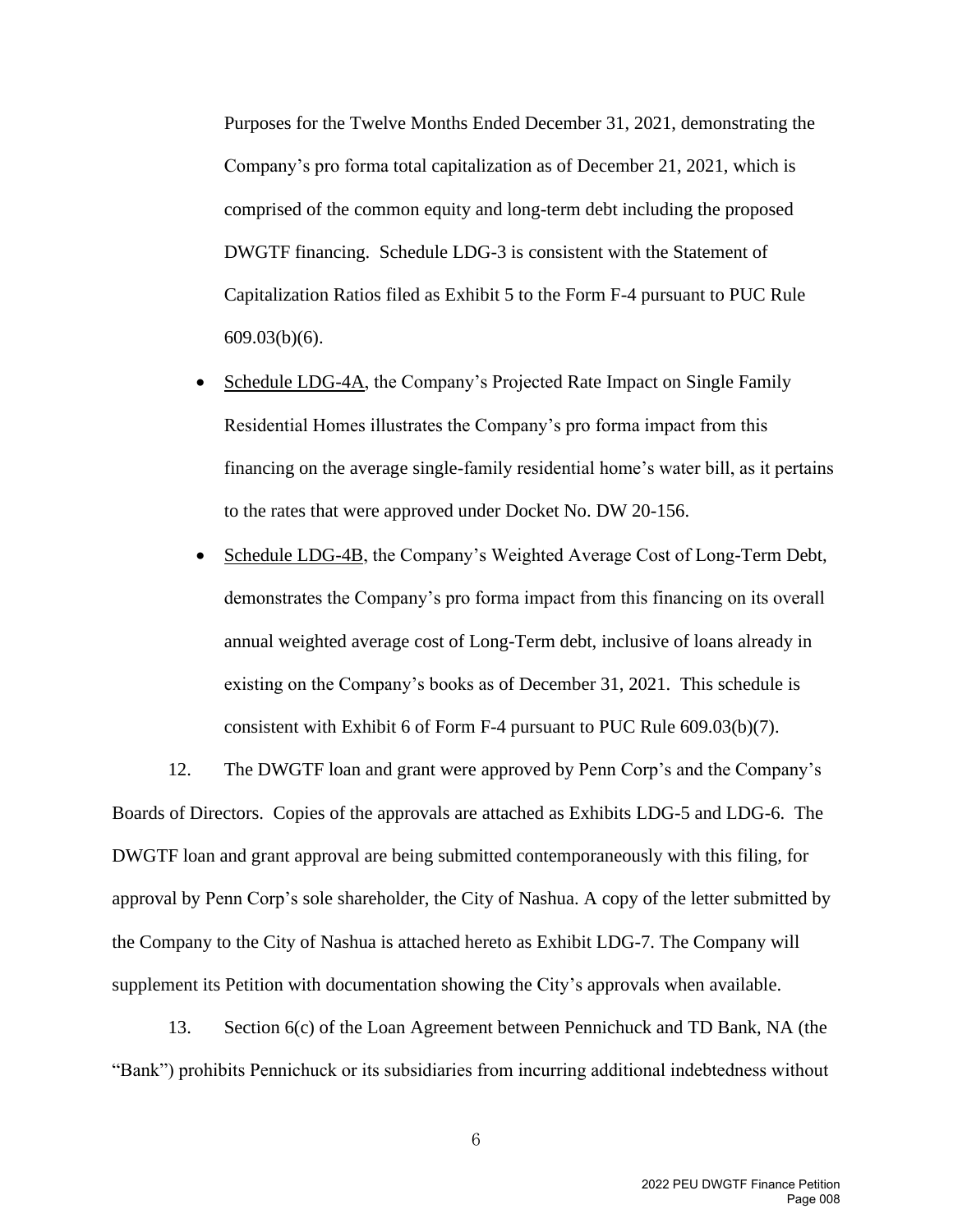the express prior written consent of the Bank, except for certain allowed exceptions. One of the listed exceptions, in section  $6(c)(vi)$ , allows for borrowings under tax exempt bond financing or SRF/DWGTF loans made available by the State of New Hampshire, provided that in either instance the financing or loan is on an unsecured basis and the Bank is given prior written notice of such financing. The DWGTF loan complies in all aspects to the exemptions as listed in the Loan Agreement between Pennichuck and the Bank. As such, prior written notice was given to the Bank prior to filing this petition. A copy of the email sent to the bank for this requirement, and the confirmation of consent from the bank in response, is attached as Exhibit LDG-8.

14. The Company respectfully requests that the Commission to issue an Order in this docket as soon as reasonably possible, and if at all possible, by April 30, 2022, or as soon as practical thereafter, since NHDES and the Company seek to close on this financing in an expedited manner, allowing for the construction and completion of this project during the 2022 construction season. Closing on this financing in this timeframe will allow the Company to have the various portions and aspects of this project completed by the fall of 2022.

15. Furthermore, the Company asserts that this petition qualifies as a routine financing consistent with the Commission's decision *In re PSNH,* Order No. 25,050, 94 NH PUC 691,699 (2009) and, most recently, in Docket 18-133, regarding PWW. *See* Order No. 26,197 (December 3, 2018). The Company avers that the proposed financing will not have a significant impact on rates and the financing will facilitate customary improvements made in the ordinary course of PWW's business.

16. Finally, the Company avers that it is entitled to issue notes evidencing the financing described above, for the purposes set forth herein, and that the issuance of such notes will be consistent with the public good. Issuance of long-term debt under the terms provided by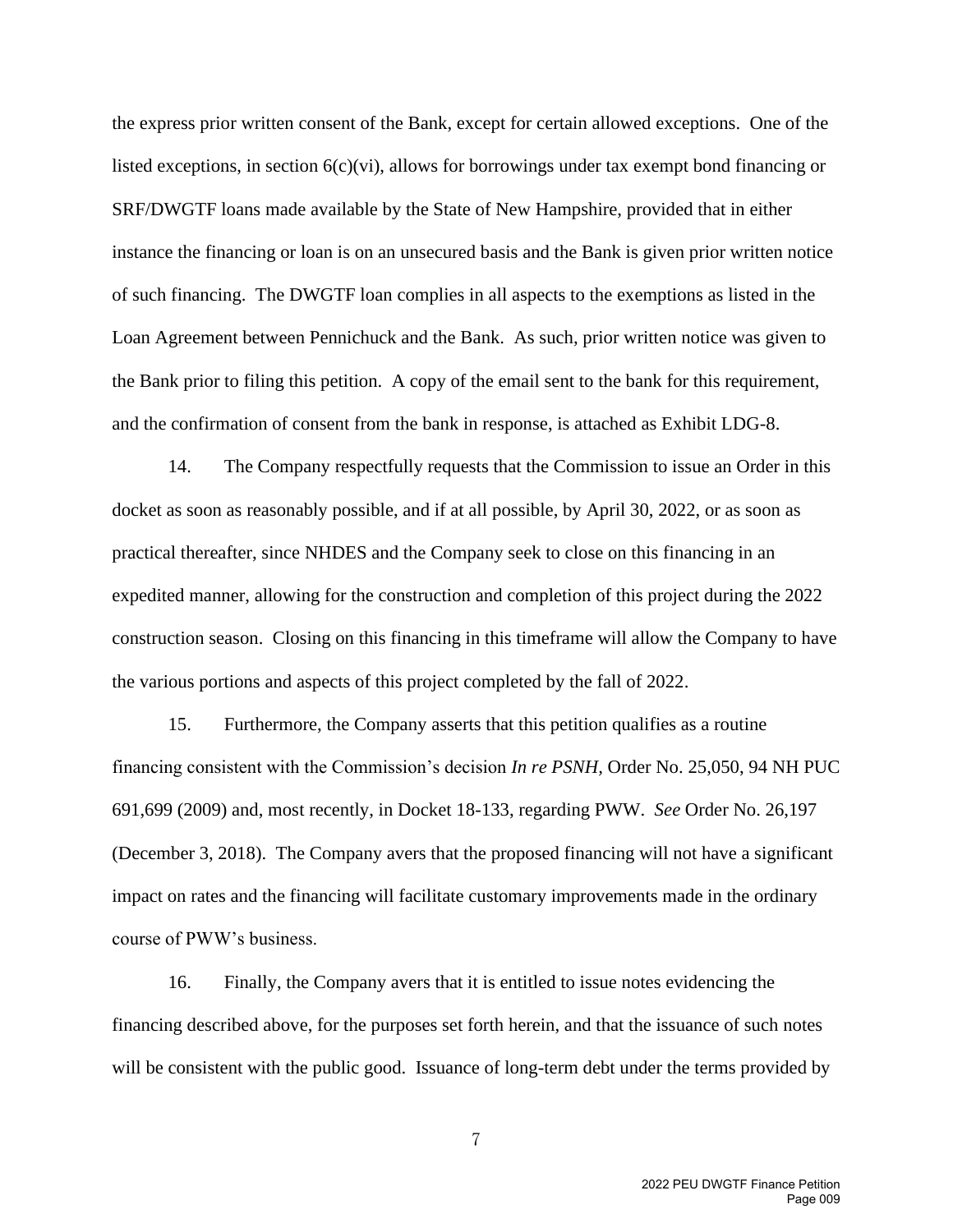the DWGTF and use of the proceeds from the issuance for the project described above and in Mr. Boisvert's testimony is consistent with the public good as contemplated by the New Hampshire Supreme Court's ruling in *Appeal of Easton,* 125 N.H. 205,211 (1984). Mr. Goodhue further explains that the proposed financings are consistent with the public good because the Project being financed through the proposed DWGTF loan and grant will enable PEU to continue to provide safe, adequate and reliable water service to PEU's customers in the W&E system. For the reasons described in Mr. Boisvert's direct testimony, the Project and the proposed financing/funding through the DWGTF, will provide the most cost-effective solution, in support of the overall benefit for PEU's customers. The terms of the financing through the DWGTF loan, especially coupled with the approved grant funding, are very favorable compared to other alternatives, and will result in lower financing costs than would be available through all other current debt financing options.

WHEREFORE, by this petition, the attached testimony and exhibits, and pursuant to RSA 369, including RSA 369:1-4, PEU respectfully requests that the Commission:

(a) Find that the proposed DWGTF loan in the amount of \$493,500 and grant in the amount of \$211,500 for the purpose set forth herein, and in the manner and on the terms described herein and in the pre-filed testimony are consistent with the public good;

(b) Find that the use of the proceeds to fund the Project in the manner set forth in this petition and as described in the pre-filed testimony is prudent and consistent with the public good;

(b) Authorize PEU to do all things, take all steps, and execute and deliver all documents necessary or desirable to consummate, implement and carry out the proposed financings;